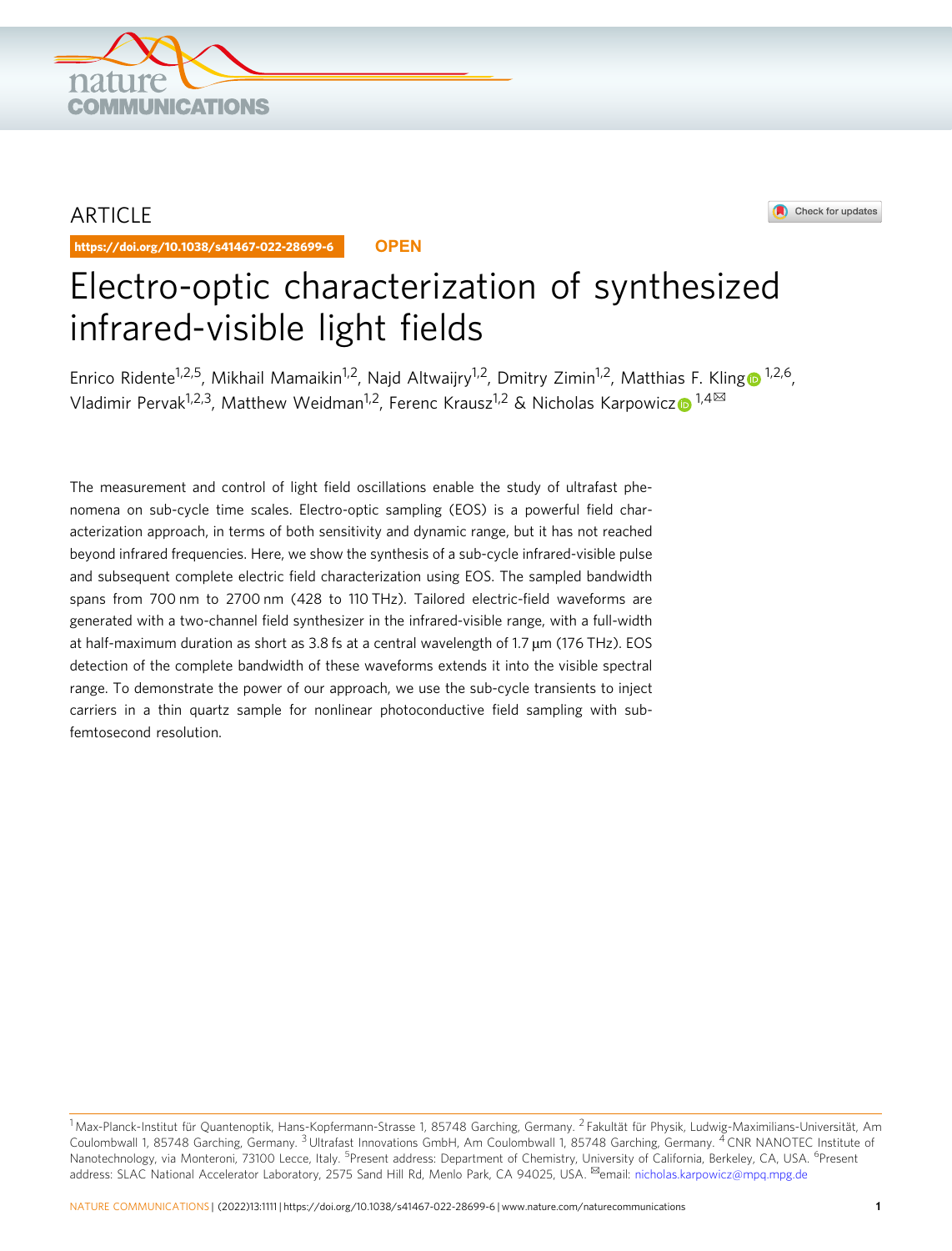he observation of ultrafast dynamics requires light fields short enough to both initiate them and clearly probe their evolution. Few-cycle laser pulses in the visible and infrared (IR) spectral range provide ideal conditions for the study of light–matter interaction on the few-femtosecond time scale<sup>[1](#page-5-0),2</sup>. When focused onto a gas jet, these pulses can produce extreme ultraviolet (UV) bursts through high harmonic generation  $(HHG)^{3,4}$ . This process results in a spectrum that presents the odd harmonics of the few-cycle pump carrier frequency at lower energies and of a plateau region at higher energies. The last region, when spectrally isolated, can provide attosecond-short pulses whose photon energy and pulse duration depend on the pump's electric field strength and wavelength. Isolated attosecond pulses have been used to probe atomic-scale electronic motions $4-7$  $4-7$ , give new insights into the ultrafast motion of elec-trons in nanoparticles<sup>[8,9](#page-5-0)</sup> and complex molecules<sup>10</sup>, revealing new directions for attosecond physics. On the other hand, few-cycle laser pulses continue to prove beneficial in shedding new light on how energy is transferred from photons to charge carriers in solids, on a time scale of just a few hundreds of attoseconds<sup>11,12</sup>. Terahertz spectroscopy has long made use of the electric field waveform for gaining insight into picosecond-to-sub-picosecond carrier dynamics in solids $13-15$  $13-15$  $13-15$ . With the advent of optical field metrology, similar investigations of sub-femtosecond dynamics are within reach.

What makes few-cycle pulses so unique, apart from the extreme temporal confinement of energy, is the variety of distinguishable waveforms. The shape of the electric field is strongly influenced by more than just the envelope of the pulse, but also by its relationship with the underlying carrier wave. By changing their relative phase (carrier-envelope phase, CEP—also called global phase in the context of field transients<sup>[16](#page-5-0)</sup>) different pulses with different symmetries can be obtained, as we will illustrate in our system. When the CEP can be actively tuned, the resultant field transients<sup>[17](#page-5-0)–[20](#page-5-0)</sup> offer an unprecedented degree of control over atomic-scale electronic motions. Fields with different CEPs can induce dramatically different responses of the electronic system of matter, like in the case of molecules where distinct fragmentation pathways can be selected $21$  based on the field symmetry.

The generation of light transients is quite complex, since it requires control over ultrabroad spectra in excess of one octave. Such control poses significant difficulty in the design of optics for dispersion control, such as multilayer optics. Waveform synthesizers mitigate this problem by spectrally splitting the ultra-broadband pulse into different channels<sup>[22](#page-5-0)–26</sup>. This allows the compression of each channel separately and the subsequent recombination into a light transient with sub-cycle time duration. The approach enables the synthesis of electric fields with different shapes by changing the chirp and/or CEP of the pulses transmitted by the individual channels and the relative delay between them with sub-cycle accuracy. The resultant super-octave transients make the carrier-envelope decomposition questionable. Hence, their characterization calls for a direct field detection rather than measurement of the complex envelope, as obtained by pulse measurement techniques such as FROG and SPIDER. Such techniques are able to measure the complex pulse envelope using only the pulse under study, whereas direct field access requires a probing event on the scale of the oscillation period of the electromagnetic wave itself. Attosecond streaking $27$  is a textbook example for probing the electric field of light $28$ . It uses the photoemission of an electron by an isolated attosecond pulse as a gate. The necessary generation of attosecond-short probe pulses, however, requires significant pulse energy for the highly nonlinear HHG process. Furthermore, if the synthesized transient itself is used to drive HHG, the parameter space available for

pulse synthesis is confined to waveforms simultaneously suitable for the generation of an isolated attosecond pulse in the HHG process[29.](#page-5-0)

Electro-optic sampling (EOS) allows the complete characterization of the electric field using a second-order nonlinear process. It has previously been applied to field metrology for frequencies ranging from a few  $THz^{30,31}$  $THz^{30,31}$  $THz^{30,31}$  through the mid- $32$  and near-IR $33$ . The EOS signal is linearly proportional to the field being sampled and the intensity of the sampling pulse. As compared to attosecond streaking, the second-order nonlinearity in EOS, and the use of balanced detection, pave the way towards waveform metrology with the potential to provide an extremely high dynamic range $34,35$  $34,35$  $34,35$ . Furthermore, EOS for the detection of waveforms above 100 THz does not suffer from the potential interference of phonon modes in the detection crystal, that often plagues EOS detection at lower frequencies  $36$ . EOS is easy to implement since it does not require a vacuum environment. As an alternative to EOS, photoconductive antennas $37$  offer a detection sensitivity up to 100 TH $z^{38-40}$  $z^{38-40}$  $z^{38-40}$  $z^{38-40}$  $z^{38-40}$ . Other techniques, often based on photoionization or photoemission to temporally confine the gate, have also shown promise for the detection of fields in the visible range $41-43$  $41-43$  $41-43$ . For the detection of weak fields, however, the sensitivity and dynamic range of EOS make it an attractive approach $34,35$ , where techniques such as balanced detection can cancel technical noise from the laser. Most importantly for field synthesis applications, the response function of EOS is independent of the CEP of the sampling pulse—as a result, a field synthesis system where the CEP of the synthesized waveform is linked to that of the sampling pulse can be realized while simultaneously keeping the full parameter space available for modification of the generated transient.

In this letter, we report on the extension of the spectral limits of EOS to the visible spectral region—up to 428 THz, from the previous limit of 240 THz<sup>33</sup>. We generate and characterize subcycle light transients from a three-channel synthesizer, where one channel, in the UV spectral range, provides the sampling pulse for EOS. We show how the light transients can temporally confine the injection of carriers in quartz, permitting the reconstruction of the waveform of the sampling pulse via nonlinear photoconductive sampling  $(NPS)^{44}$  $(NPS)^{44}$  $(NPS)^{44}$ . This confirms the versatility of the synthesized fields and the validity of the EOS measurements.

# Results

Waveform synthesis. The generation of ultra-broadband pulses for our synthesizer is achieved by broadening a 15 fs, 0.7 mJ pulse centered at 1.8 μm from an optical-parametric-chirpedpulse amplifier (OPCPA)[45](#page-5-0) (orange line in Fig. [1a](#page-2-0)) in an ambient-air-filled hollow core fiber  $(HCF)<sup>46</sup>$ . The HCF has a length of 33 cm and has an inner core diameter of 250 μm. The HCF output spectrum spans over three octaves (color-filled spectrum in Fig. [1](#page-2-0)a) and is split into three different channels, approximately one octave per channel, using dichroic beam splitters. The optimal compression of each channel is achieved by using a combination of chirped mirrors with tailored dispersion<sup>[47](#page-5-0)</sup> and wedge pairs (Fig. [1b](#page-2-0)). The channels are then recombined with dichroic beam combiners. Since the thickness of the dispersive optics varies between 5 and  $15 \mu m$ , a stress compensating coating is used on the backside to avoid spatial distortions<sup>48</sup>. The intensity of each channel can be controlled independently, while the temporal overlap can be fine-tuned with delay stages. Finally, the electric field of CH1 and CH2 is reconstructed via EOS.

EOS encodes the information regarding the electric field under study into the polarization state of a sampling pulse. One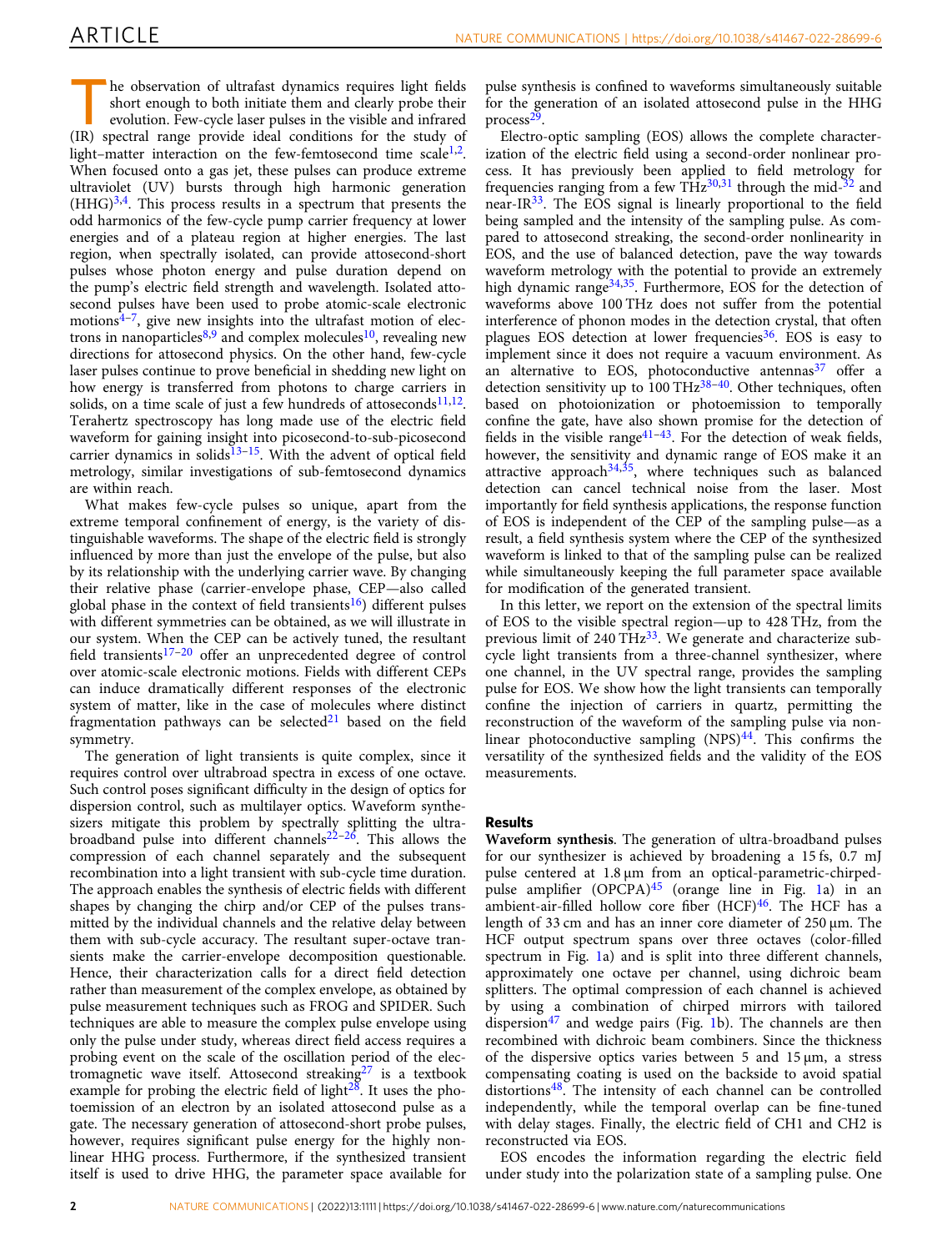<span id="page-2-0"></span>

Fig. 1 Waveform synthesizer. 15 fs input pulses centered at 1.8  $\mu$ m, with spectrum is shown in a (orange line), are broadened at ambient pressure in an air-filled HCF. The output spectrum spans three octaves (a, color-filled spectrum), from the infrared to the ultraviolet. Beam splitters (BS) separate each octave in three different channels (CH0, CH1, CH2), as shown in (b). Wedge pairs (Ws) allow the control of the dispersion of each channel separately. Custom-made chirp mirrors  $(CMs)^{55}$  $(CMs)^{55}$  $(CMs)^{55}$  are used to compensate for the dispersion in air and through the BS. Temporal and spatial overlap is achieved using delay stages (DS) and beam combiners (BC), respectively. The electric field of the synthesized pulse (Syn) is retrieved via EOS. CH0 and  $CH1 + CH2$  are focused on the EOS crystal (BBO), where sum frequency (SFG) is generated between Syn and CH0 (see inset). The overlapping spectral region between the SFG and CH0 is then isolated using a band-pass filter (BPF,  $320 \pm 30$  nm) additionally improving the signal-to-noise ratio (SNR) of the detection. Finally, the Wollaston prism (WP) splits the band-pass-filtered light into two orthogonally polarized beams which are sent to a pair of balanced photodiodes (PD) for detection.

can picture the process taking place in two steps: first, the lowerfrequency portion of the sampling pulse mixes nonlinearly with the wave under study, producing a sum-frequency wave with a polarization orthogonal to the sampling pulse. When the polarization state is measured, this nonlinearly generated wave will interfere with any spectral components of the original probe pulse at the same frequency, which work as a local oscillator for heterodyne or homodyne detection. The inset in Fig. 1b shows that the generated SFG along the extraordinary axis  $(e)$  of the EOS crystal results in the polarization rotation of the spectral components overlapping with the probe, which is instead oriented along the ordinary axis  $(o)$ . The Wollaston prism (WP) is set at 45° such that the same intensity impinges on the two photodiodes (PD) when only the probe is present. Introducing a time delay between the field under study and the sampling pulse subsequently traces out the electric field of the test wave. This scheme allows for the optimization of both the sensitivity<sup>[49](#page-5-0)</sup> and spectral bandwidth<sup>[33](#page-5-0)</sup> of the process through appropriate application of bandpass filters to select the region of optimal spectral overlap. The retrieved waveform is related to the electric field through the spectral amplitude and phase response of the detection system, which depends on the sampling pulse and the phase-matching inside of the crystal. For a detailed description of field retrieval (see the Supplemental Information).

EOS characterization of NIR-visible waveforms. In our measurements, the 300–600 nm channel (CH0) is used as a sampling pulse for EOS to retrieve the electric field evolution of the pulses resulting from CH1 and CH2, both separately and combined. The stability, bandwidth, and dynamic range of EOS yield a ratio between the peak intensity and its standard deviation of 12 dB and a dynamic range exceeding 35 dB. Both are primarily determined by the noise characteristics of the laser. A single scan takes around one minute. The time domain traces of CH1 and CH2, within a 100 fs time window, are depicted in Fig. [2](#page-3-0)a, b, respectively. The full-width-at-half-maximum (FWHM) of the electric field squared is 4.8 fs for CH1 (Fourier limit: 4.2 fs) and 10.8 fs for CH2 (Fourier limit: 7.2 fs). The measured waveforms indicate a nearly optimal compression of the channels, approaching a single cycle. From the measured waveforms of CH1 (Fig. [2](#page-3-0)b) and CH2 (Fig. [2](#page-3-0)a), a Fourier transformation was performed to obtain the corresponding spectra (Fig. [2c](#page-3-0), red and green), showing that frequencies above 400 THz (750 nm) can be resolved. This demonstrates that the waveform of visible light can be measured with EOS. To verify that our EOS can correctly resolve the spectrum of both channels, two spectrometers have been combined to obtain the spectrum shown in Fig. [2c](#page-3-0) (solid black line). While the spectrum of CH2 and the red portion of CH1 can be well reproduced, the higher frequencies of CH1 (above 450 THz) differ more from the spectrometer readout. These components are indeed outside of the working range of the CMs, thus, reducing their visibility in the finite time window of the measurement. Another factor that should be considered is that EOS, in the implementation presented here, records the waveform in the center of the focus. The EOS measurement is gated in both space and time, and thus spatiotemporal distortions will result in a difference between the Fourier transform of the measured waveform and the spectrum observed with a grating spectrometer.

Control of NIR-visible transients. Channels CH1 and CH2 can be combined into a single pulse to generate super-octave light transients. By controlling the relative arrival time of the pulses in the EOS crystal, different field evolutions can be synthesized (Fig. [3a](#page-4-0)–c). Pulse durations down to 3.8 fs at 175 THz  $(1.7 \,\mu m)$ central frequency (wavelength) can be achieved when the arrival time difference  $(\Delta t)$  between the pulses from CH1 and CH2 is set to zero. We note that the electric fields of CH1 and CH2 are robustly synchronized thanks to the negligible timing jitter and drifts that amount to less than 1 fs over 2-h of continuous scanning (see Supplementary Information). Furthermore, an acousto-optic programmable dispersive filter, positioned before the OPCPA, enables the control of the global phase,  $\phi_G$ , of the synthesized pulses (Fig. [3](#page-4-0)c). This permits the redistribution of the pulse energy as shown in Fig. [3d](#page-4-0), where the square of the electric field of the two traces in Fig. [3c](#page-4-0) is depicted.

Waveform synthesis has already been demonstrated at central wavelengths of 530 nm with four channels<sup>[16](#page-5-0)</sup> (870, 580, 410, and 300 nm approximate central wavelengths), 780 nm with three channels<sup>[23](#page-5-0)</sup> (870, 580, and 410 nm), 1.26  $\mu$ m with two channels<sup>[20](#page-5-0)</sup> (870 nm and 2.15  $\mu$ m) and 1.4  $\mu$ m with two channels<sup>[50](#page-5-0)</sup> (830 nm and 1.7 μm). Our synthesizer produces pulses at an even longer central wavelength (1.7 μm). This is beneficial for exploiting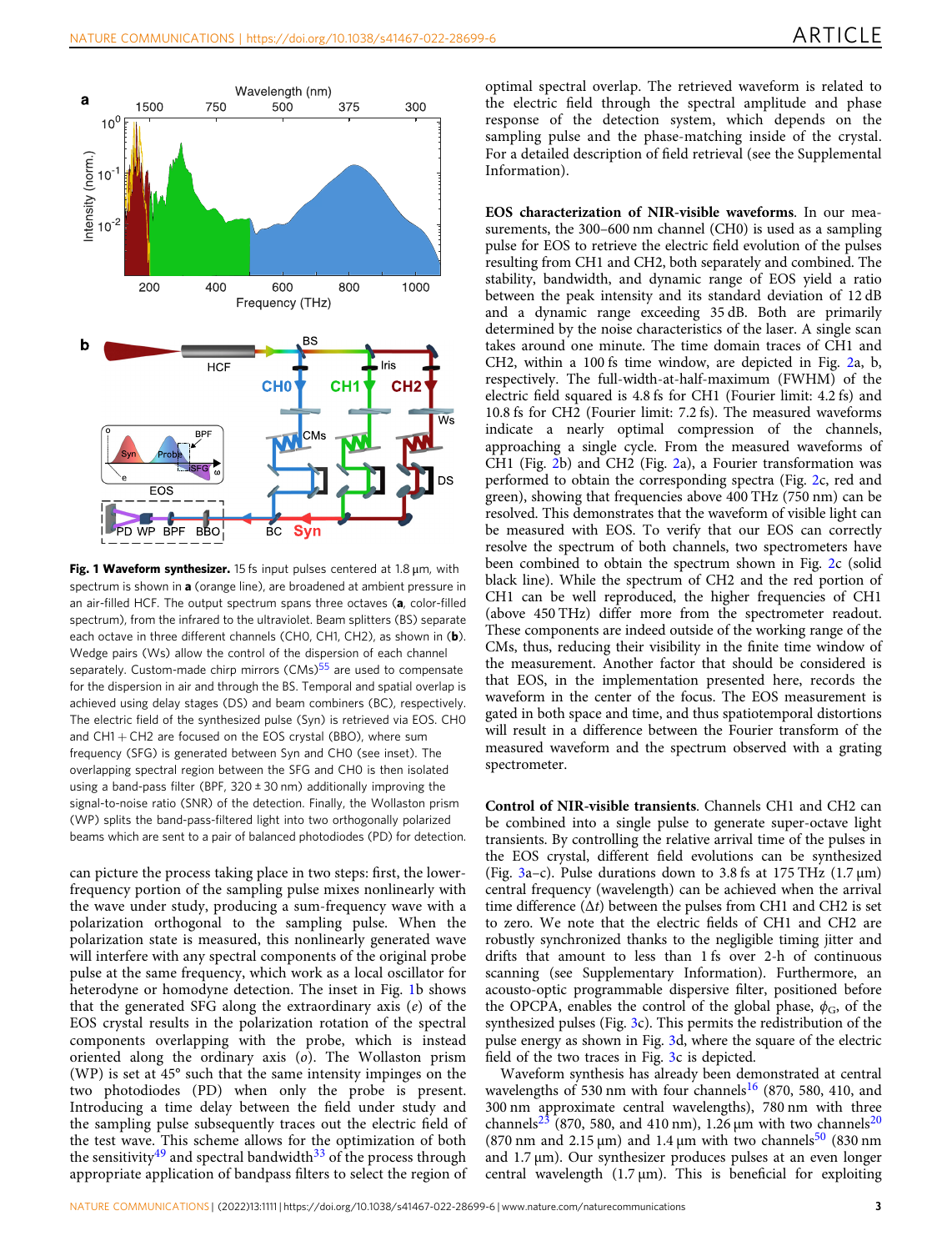<span id="page-3-0"></span>

Fig. 2 EOS characterization of channels CH1 and CH2. The second (a) and first channel (b) have been characterized via EOS using CH0 as the sampling pulse. The Fourier transform of the time domain (c) shows that frequencies above 400 THz, and therefore in the visible range, can be field resolved via EOS. The black line indicates the spectra of the two channels measured using two spectrometers. The comparison proves that the main spectral features can be reconstructed by the EOS measurements. The gray area  $(c)$  indicates the region where the SNR is below 1.

higher nonlinearities and, in the framework of attosecond metrology, to further push the HHG energy cut-off. Unlike in refs.  $50-\overline{53}$  $50-\overline{53}$  $50-\overline{53}$  $50-\overline{53}$ , the channels are not parametrically amplified. The synthesizer, nevertheless, provides sufficiently energetic and intense pulses (energy  $\approx$  5 µJ, peak power  $\approx$  0.5 GW) for activating strong-field phenomena unfolding at field strengths of the order of 1 V/Å in any type of solids, ranging from wide-gap insulators to semiconductors as well as 2D materials.

Nonlinear photoconductive sampling with synthesized transients. To demonstrate this capability, we employed the sub-cycle transients originating from CH1 and CH2 to temporally confine the injection of carriers in a wide-gap solid, quartz, for non-linear photoconductive sampling  $(NPS)^{44}$  $(NPS)^{44}$  $(NPS)^{44}$  of visible–UV fields. NPS utilizes a high intensity injection pulse to launch charge carriers (electrons and holes in the conduction and valence band, respectively) and an orthogonally polarized drive pulse to displace them and thus create a dipole between two electrodes. For a sufficiently sudden carrier injection, the drive electric field can be accessed by measuring the induced-dipole current via an external circuit as a function of the delay between the injection and drive field. To challenge the temporal resolution of the device, we used the output of CH0 as the drive field.

To optimize the dynamic range and temporal resolution of the NPS device, we measured the number of injected carriers as a function of the relative delay  $\Delta t$  between CH1 and CH2 (Fig. [4](#page-4-0)a). The maximized carrier injection only tolerates changes of <1 fs in Δt (Fig. [4](#page-4-0)a), demonstrating the sub-femtosecond control of carrier injection. The most efficient carrier injection is an indication of the best possible temporal confinement (due to the highly nonlinear nature of the generation process). Hence, we utilize the synthesized pulses from CH1 and CH2 that yield maximum carrier injection for sampling the field of the pulses delivered by CH0 (Fig. [4b](#page-4-0)). The ability to resolve the electric field of UV–visible radiation (CH0), with a period of the shortest frequency of 1 fs, confirms that the injection of carriers is temporally confined to <500.

Beyond this demonstration of temporal confinement, the retrieved electric field of the UV–visible channel (Fig. [4b](#page-4-0), blue line) and the corresponding characterization of its spectral phase (Fig. [4](#page-4-0)c) provide a necessary calibration of CH0 for its application to EOS field measurements of CH1 (Fig. 2b), CH2 (Fig. 2a), and the synthesized transients (Fig. [3\)](#page-4-0). The degree to which CH0 is compressed can be seen by the Gabor transform (Fig. [4c](#page-4-0)) and the group delay (Fig. [4](#page-4-0)c, white line); the latter of which indicates the presence of a small amount of residual thirdorder dispersion. The pulse duration is 2.8 fs, with a Fourier limit of 1.9 fs.

The precise reconstruction of such a broadband sampling pulse is the most challenging and previously unavailable ingredient of optical waveform synthesis. In any waveform measurement technique, the electric field that one wishes to measure is convolved with a detector response function in the process of conversion to the recorded signal. In THz spectroscopy, both signal and reference are convolved with the same function. For evaluating the linear (dielectric) response of the sample, this response function cancels out and is of no concern. By contrast, nonlinear spectroscopy requires knowledge of the true electric field, relying on the detector response function.

Based on a second-order nonlinear effect, EOS is well described by the nonlinear wave equation. When performed in a thoroughly characterized medium such as BBO, the response function may be accurately determined. Unlike attosecond streaking and NPS, the EOS response function is independent of the CEP of the sampling pulse, allowing for the characterization of synthesized fields across all adjustable parameters without affecting the detection. The response function, shown in Fig. [4d](#page-4-0), needs to be determined once, and will remain valid for all values of CEP while the synthesized pulse is modified. The CEP-independent response function makes EOS an ideal and easy-to-implement technique for sampling synthesized electric fields.

To make this feasible, the sampling pulse must be precisely known. This, in turn, relies on the ability to synthesize a short enough transient to sample the field with sub-femtosecond time resolution. Thus, the combination of PHz-bandwidth measurement techniques and near-one-femtosecond UV sampling pulses, provides a unique and complete solution to the problem of measuring a synthesized pulse in the IR–visible spectral range.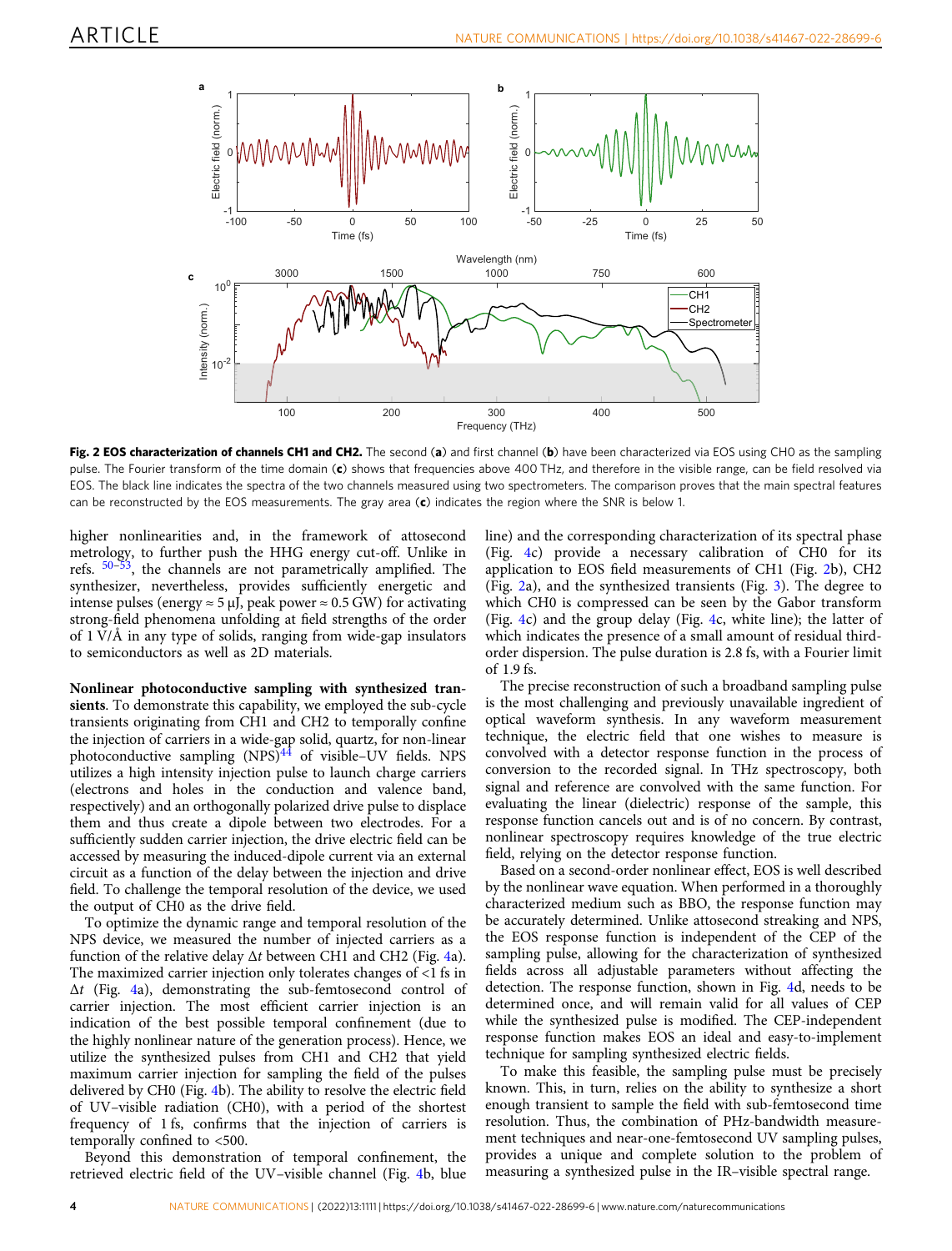<span id="page-4-0"></span>



In conclusion, we have demonstrated that EOS driven by nearsingle-cycle visible–UV pulses can resolve optical fields up to the visible light spectrum—extending the EOS bandwidth by a factor of two, as compared to the previous record<sup>33</sup>, and demonstrating continuous sensitivity and high fidelity over two octaves. This enabled the controlled synthesis of sub-cycle optical transients



Fig. 4 Characterization of CH0 with NPS employing the synthesized transients. To obtain the shortest injection, CH1 and CH2 have to temporally overlap in the NPS sample. a The field-induced current is highly sensitive to the relative delay (Δt) between CH1 and CH2. Once the optimum pulse is synthesized ( $\Delta t = 0$ ), the reconstructed intensity profile for the pulse in  $CHO$  (b) is obtained by injecting carriers with the synthesized pulse and driving them with CH0. The gray area shows the instantaneous intensity of the field, demonstrating that most of the pulse energy is confined within the most intense cycles. The CH0 pulse duration such obtained is  $2.8 \pm 0.1$  fs FWHM, with a Fourier limit of 1.9 fs. c shows the spectrogram obtained by Gabor transformation of the trace in  $(b)$  and the group delay (white line) of the pulse in  $(b)$ . **d** shows the response function of the EOS setup, calculated from the information above (see Supplementary Information for further details).

covering the spectral range of 700–2700 nm. We have shown that such transients can be used to control and optimize the injection of sub-femtosecond carrier wave-packets in solids, which allow field sampling in the UV range. Multi-octave waveform synthesis combined with ultrabroadband field sampling based on an allsolid-state apparatus provides a powerful new platform for subfemtosecond control and measurement of nonlinear interactions in solids. Direct field measurements of ultrafast transients will allow for clean and detailed studies of sub-cycle light–matter interaction via attosecond polarization spectroscopy<sup>54</sup>, temporally confining both linear and nonlinear interactions. It also opens new avenues in molecular spectroscopy by the emerging capability to field-resolve not only nuclear<sup>[35](#page-5-0)</sup> but also electronic wave packet dynamics.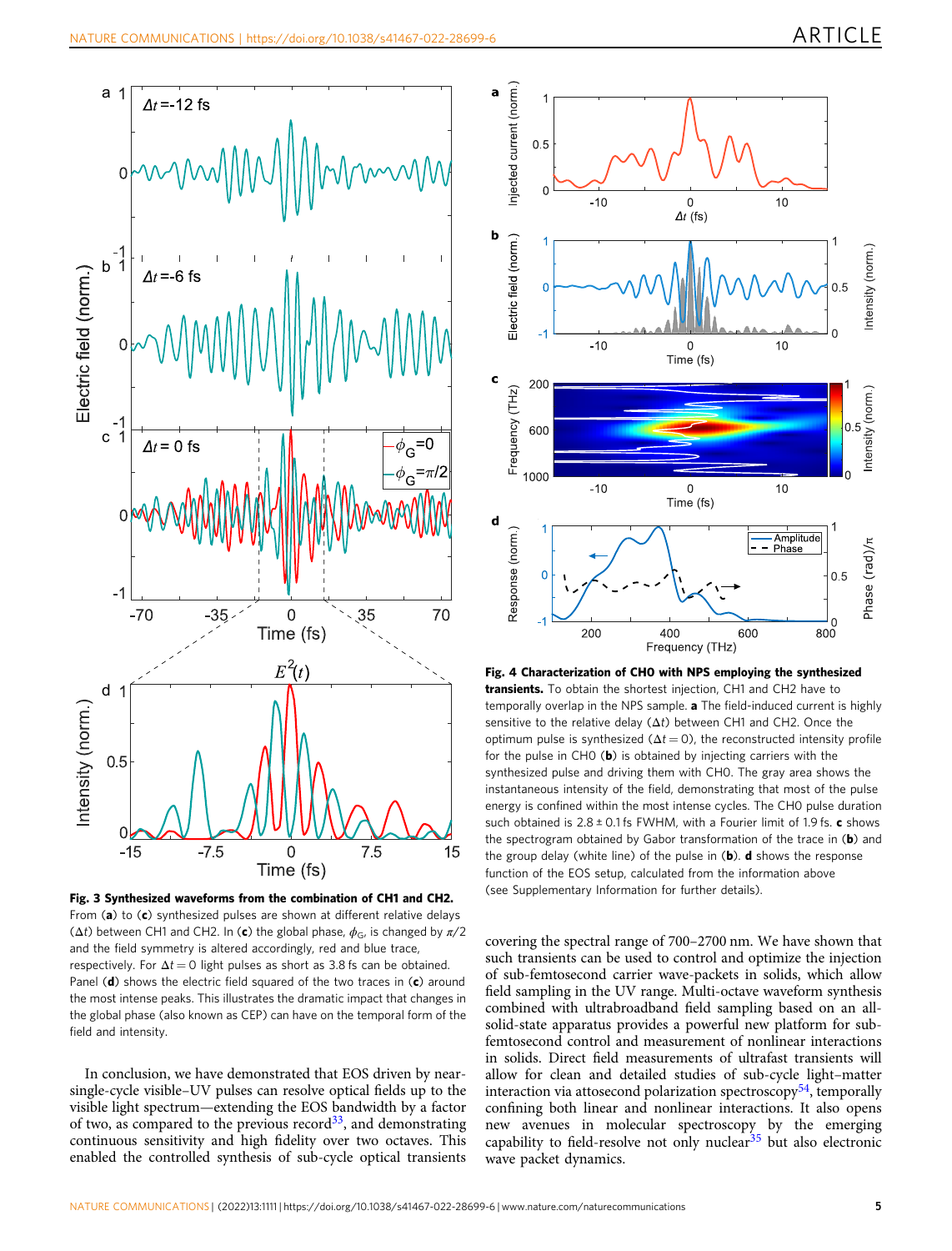### <span id="page-5-0"></span>Data availability

All data are available from the corresponding author upon reasonable request.

Received: 8 June 2021; Accepted: 8 January 2022; Published online: 02 March 2022

#### **References**

- 1. Gamaly, E. G. & Rode, A. V. Physics of ultra-short laser interaction with matter: from phonon excitation to ultimate transformations. Prog. Quantum Electron. 37, 215–323 (2013).
- 2. Goulielmakis, E. et al. Attosecond control and measurement: lightwave electronics. Science 317, 769–775 (2007).
- 3. Schafer, K. J. & Kulander, K. C. High harmonic generation from ultrafast pump lasers. Phys. Rev. Lett. 78, 638-641 (1997).
- 4. Hentschel, M. et al. Attosecond metrology. *Nature* **414**, 509–513 (2001).<br>5. Krausz E. *Flectrons in Motion* (World Scientific 2019).
- 5. Krausz, F. Electrons in Motion (World Scientific, 2019).
- 6. Krausz, F. & Ivanov, M. Attosecond physics. Rev. Mod. Phys. 81, 163 (2009).
- 7. Drescher, M. et al. X-ray pulses approaching the attosecond frontier. Science 291, 1923–1927 (2001).
- 8. Seiffert, L. et al. Attosecond chronoscopy of electron scattering in dielectric nanoparticles. Nat. Phys. 13, 766–770 (2017).
- 9. Ciappina, M. F. et al. Attosecond physics at the nanoscale. Rep. Prog. Phys. 80, 054401 (2017).
- 10. Calegari, F. et al. Ultrafast electron dynamics in phenylalanine initiated by attosecond pulses. Science 346, 336 (2014).
- 11. Schultze, M. et al. Controlling dielectrics with the electric field of light. Nature 493, 75–78 (2013).
- 12. Ghimire, S. & Reis, D. A. High-harmonic generation from solids. Nat. Phys. 15, 10–16 (2019).
- 13. Hohenleutner, M. et al. Real-time observation of interfering crystal electrons in high-harmonic generation. Nature 523, 572–575 (2015).
- Yoshikawa, N., Tamaya, T. & Tanaka, K. High-harmonic generation in graphene enhanced by elliptically polarized light excitation. Science 356, 736–738 (2017).
- 15. Higuchi, T., Heide, C., Ullmann, K., Weber, H. B. & Hommelhoff, P. Lightfield-driven currents in graphene. Nature 550, 224–228 (2017).
- 16. Hassan, M. T. et al. Optical attosecond pulses and tracking the nonlinear response of bound electrons. Nature 530, 66–70 (2016).
- 17. Goulielmakis, E. et al. Single-cycle nonlinear optics. Science 320, 1614–1617  $(2008)$
- 18. Luu, T. T. et al. Extreme ultraviolet high-harmonic spectroscopy of solids. Nature 521, 498–502 (2015).
- 19. Morgner, U. et al. Nonlinear optics with phase-controlled pulses in the subtwo-cycle regime. Phys. Rev. Lett. 86, 5462–5465 (2001).
- 20. Huang, S.-W. et al. High-energy pulse synthesis with sub-cycle waveform control for strong-field physics. Nat. Photonics 5, 475–479 (2011).
- 21. Xie, X. et al. Controlling molecular isomerization and fragmentation with laser-induced electron recollision. in 2013 Conference on Lasers & Electro-Optics Europe & International Quantum Electronics Conference CLEO EUROPE/IQEC. (IEEE, 2013). [https://doi.org/10.1109/CLEOE-](https://doi.org/10.1109/CLEOE-IQEC.2013.6801136)[IQEC.2013.6801136](https://doi.org/10.1109/CLEOE-IQEC.2013.6801136).
- 22. Alismail, A. et al. Multi-octave, CEP-stable source for high-energy field synthesis. Sci. Adv. 6, eaax3408 (2020).
- 23. Wirth, A. et al. Synthesized light transients. Science 334, 195 (2011).
- 24. Manzoni, C. et al. Coherent pulse synthesis: towards sub-cycle optical waveforms. Laser Photonics Rev. 9, 129-171 (2015).
- 25. Hassan, M. T. et al. Invited article: attosecond photonics: synthesis and control of light transients. Rev. Sci. Instrum. 83, 111301 (2012).
- 26. Krauss, G. et al. Synthesis of a single cycle of light with compact erbium-doped fibre technology. Nat. Photonics 4, 33–36 (2010).
- 27. Kienberger, R. et al. Atomic transient recorder. Nature 427, 817–821 (2004).
- 28. Goulielmakis, E. et al. Direct measurement of light waves. Science 305, 1267 (2004).
- 29. Baltuška, A. et al. Attosecond control of electronic processes by intense light fields. Nature 421, 611–615 (2003).
- 30. Meyer, K., Pessot, M., Mourou, G., Grondin, R. & Chamoun, S. Subpicosecond photoconductivity overshoot in gallium arsenide observed by electro‐optic sampling. Appl. Phys. Lett. 53, 2254–2256 (1988).
- 31. Wu, Q. & Zhang, X. C. Free‐space electro‐optic sampling of terahertz beams. Appl. Phys. Lett. 67, 3523–3525 (1995).
- 32. Kübler, C., Huber, R., Tübel, S. & Leitenstorfer, A. Ultrabroadband detection of multi-terahertz field transients with GaSe electro-optic sensors: approaching the near infrared. Appl. Phys. Lett. 85, 3360–3362 (2004).
- 33. Keiber, S. et al. Electro-optic sampling of near-infrared waveforms. Nat. Photonics 10, 159 (2016).
- 34. Riek, C. et al. Direct sampling of electric-field vacuum fluctuations. Science 350, 420–423 (2015).
- 35. Pupeza, I. et al. Field-resolved infrared spectroscopy of biological systems. Nature 577, 52–59 (2020).
- 36. Akbari, R. & Major, A. Optical, spectral and phase-matching properties of BIBO, BBO and LBO crystals for optical parametric oscillation in the visible and near-infrared wavelength ranges. Laser Phys. 23, 035401 (2013).
- 37. Tani, M., Herrmann, M. & Sakai, K. Generation and detection of terahertz pulsed radiation with photoconductive antennas and its application to imaging. Meas. Sci. Technol. 13, 1739–1745 (2002).
- 38. Ashida, M. Ultra-broadband terahertz wave detection using photoconductive antenna. Jpn. J. Appl. Phys. 47, 8221–8225 (2008).
- 39. Wu, Q. & Zhang, X. C. Ultrafast electro‐optic field sensors. Appl. Phys. Lett. 68, 1604–1606 (1996).
- 40. Bionta, M. R. et al. On-chip sampling of optical fields with attosecond resolution. Nat. Photonics 15, 456–460 (2021).
- 41. Kim, K. T. et al. Petahertz optical oscilloscope. Nat. Photonics 7, 958–962 (2013).
- 42. Wyatt, A. S. et al. Attosecond sampling of arbitrary optical waveforms. Optica 3, 303–310 (2016).
- 43. Park, S. B. et al. Direct sampling of a light wave in air. Optica 5, 402–408 (2018).
- 44. Sederberg, S. et al. Attosecond optoelectronic field measurement in solids. Nat. Commun. 11, 430 (2020).
- 45. Ridente, E. et al. Hybrid phase-matching for optical parametric amplification of few-cycle infrared pulses. Optica 7, 1093–1096 (2020).
- 46. Nisoli, M., De Silvestri, S. & Svelto, O. Generation of high energy 10 fs pulses by a new pulse compression technique. Appl. Phys. Lett. 68, 2793–2795 (1996).
- 47. Razskazovskaya, O. Infrared Waveform Synthesis for Applications in Attosecond Science (LMU, 2017).
- 48. Amotchkina, T., Trubetskov, M. K., Pervak, Y., Veisz, L. & Pervak, V. Stress compensation with antireflection coatings for ultrafast laser applications: from theory to practice. Opt. Express 22, 30387–30393 (2014).
- 49. Porer, M., Ménard, J.-M. & Huber, R. Shot noise reduced terahertz detection via spectrally postfiltered electro-optic sampling. Opt. Lett. 39, 2435–2438 (2014).
- 50. Rossi, G. M. et al. Sub-cycle millijoule-level parametric waveform synthesizer for attosecond science. Nat. Photonics 14, 629–635 (2020).
- 51. Fang, S. et al. Multi-mj parametric synthesizer generating two-octave-wide optical waveforms. in 2013 Conference on Lasers and Electro-Optics Pacific Rim paper WB3\_1. 1–2 (Optica Publishing Group, 2013).
- 52. Lin, Y.-C., Nabekawa, Y. & Midorikawa, K. Optical parametric amplification of sub-cycle shortwave infrared pulses. Nat. Commun. 11, 3413 (2020).
- 53. Xue, B. et al. Fully stabilized multi-TW optical waveform synthesizer: Toward gigawatt isolated attosecond pulses. Sci. Adv. 6, eaay2802 (2020).
- 54. Sommer, A. et al. Attosecond nonlinear polarization and light–matter energy transfer in solids. Nature 534, 86–90 (2016).
- 55. Razskazovskaya, O., Krausz, F. & Pervak, V. Multilayer coatings for femtoand attosecond technology. Optica 4, 129 (2017).

#### Acknowledgements

The authors are grateful to Olga Razskazovskaya for assistance. This research was supported by the Max Planck Society, by the BMBF through the Max Planck School of Photonics, by the German Research Foundation (Munich Center for Advanced Photonics, LMUexcellent), by the European Research Council (FETopen PetaCOM), by the US Air Force Office of Scientific Research under grant award number FA9550-16-1-0073, partially supported by Laserlab-Europe EU-H2020 654148, by the Air Force Office of Scientific Research (MURI, grant# FA9550-14-1-0389 and grant# FA9550-16-1-0156), by King Abdullah University of Science and Technology (KAUST), under Award OSR-2016-CRG5-2995, and by the IMPRS-APS. The authors are grateful to the "Tecnopolo per la medicina di precisione" (TecnoMed Puglia) - Regione Puglia: DGR no. 2117 del 21/11/2018, CUP: B84I18000540002 and "Tecnopolo di Nanotecnologia e Fotonica per la medicina di precisione" (TECNOMED) - FISR/MIUR-CNR: delibera CIPE no. 3449 del 7-08-2017, CUP: B83B17000010001.

#### Author contributions

F.K. and N.K. designed the experiments. V.P. designed and produced multilayer optics. E.R., M.M., M.W., and N.K. performed the synthesis and EOS measurements, D.Z., E.R., M.M., N.A. and M.W. performed the NPS measurements, N.K. and E.R. performed the data analysis. All authors reviewed and contributed to the manuscript text.

#### Funding

Open Access funding enabled and organized by Projekt DEAL.

# Competing interests

The authors declare no competing interests.